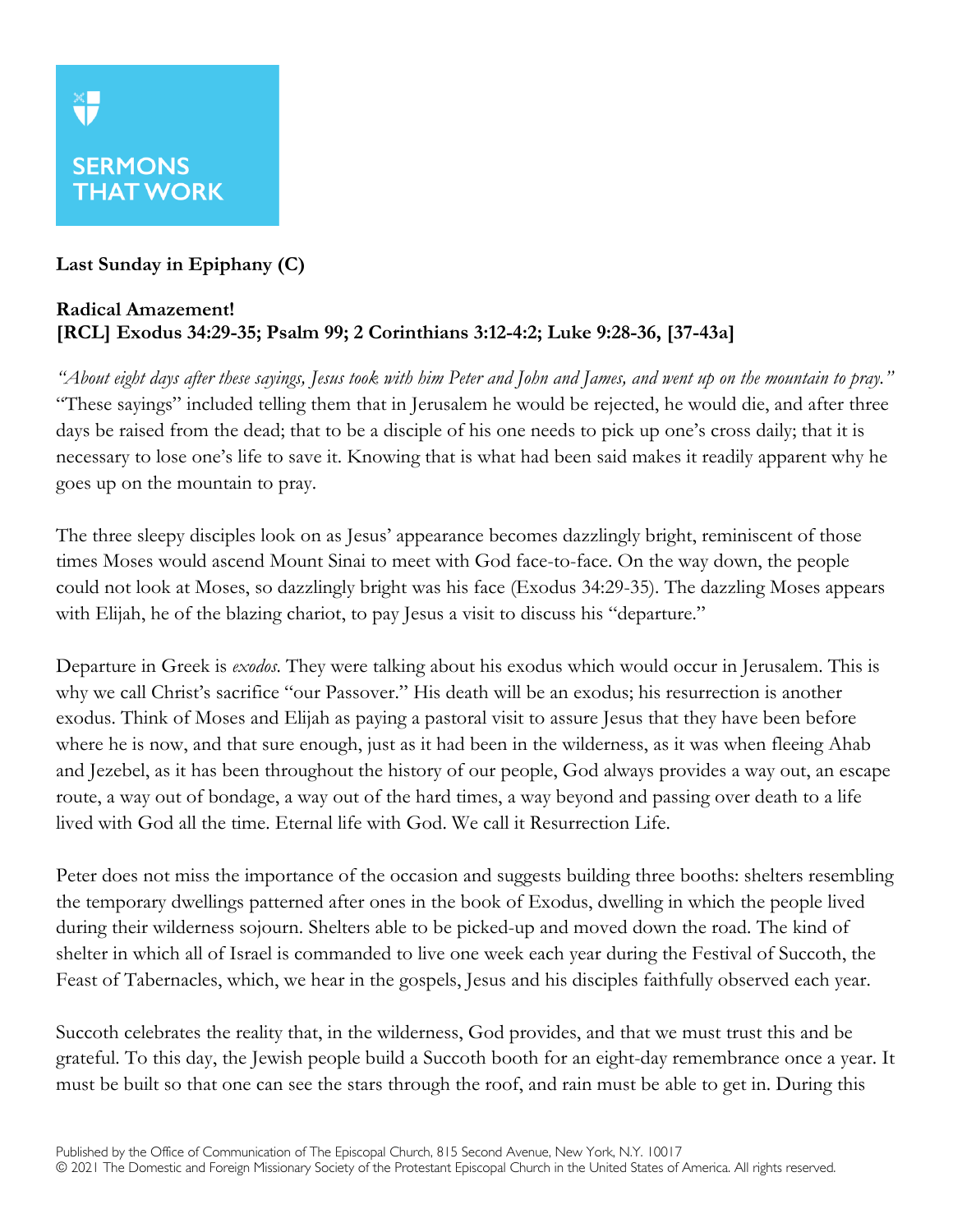eight-day celebration, one gathers together what are called the Four Species: branches of citron, willow, myrtle and palm.

Palms, like those we will gather from last year's Palm Sunday, which will be burned for ashes to be used on Ash Wednesday later this week. The willow and myrtle are bound to the Palm, making what is called a *lulav*. With the citron in one hand, the *lulav* in the other, they are waved in all four directions, north, south, east, and west, then upwards and downwards to indicate that God is everywhere! Indeed, the voice heard at Jesus's baptism returns: "This is my Son, my Chosen; listen to him!" As God's presence is heard, Moses and Elijah depart.

The Eighth Day of the Succoth festival is known as Shemini Atzeret, the "day of holding back," to stop or wait. It is the day the weekly Torah readings are completed and the scroll is turned back to the beginning – "In the beginning." The significance of Atzeret, or holding back, is quite interesting. The sages say that this parable is the basis of Shemini Atzeret: God is like a king who invites all his children to a feast to last for just so many days; when the time has come for them to depart, he says to them: "My children, I have a request to make of you. Stay yet another day; your departure is difficult for me." Which brings us back to that which Jesus, Moses, and Elijah were talking about: his departure, his exodus.

It tends to be overlooked that they likely spent the night on the mountain, for they do not come down until the next day. And curiously, no version of this story says Peter *did not* build the booths. So, we might ask, what did they do all night? Celebrate the Day of Holding Back with Jesus and God? Or did Peter, James, and John obey the voice from the cloud, and listen to Jesus all night long? Meanwhile, God knows that his son is going to Jerusalem, and wants to hold him back for one more night, as if to say, "Your departure is difficult for me."

Jesus's exodus did not end on Good Friday, any more than the great escape from Egypt was not the end of that first Exodus. For Exodus is always a beginning, just as the eight days of Succoth begin a new year of reading God's Word. Just as waving the Palms north, south, east, and west reminds us that wherever we are, God is with us; that our God is the one God who always wants just one more night with us. And another. Until eventually, we all come down off the mountain, end the exuberant celebrations, and get back to the work God calls us to do – to heal a broken world, a practice sometimes called *tikkun olam*.

Whatever might be said about Jesus of Nazareth, his life demonstrates how to live a life of *tikkun olam*: how to repair a broken world. We sense his impatience the next morning when his disciples fail to cast out a spirit convulsing a young man. *"*You faithless and perverse generation, how much longer must I be with you and bear with you?" he blurts out. Then he patiently takes care of the young man, and we are told, "All were amazed at the greatness of God!"

Amazement! Radical Amazement! Rabbi Abraham Joshua Heschel used to say that such amazement is the proper response to our experiences of the divine, and that living in radical amazement brings us into the